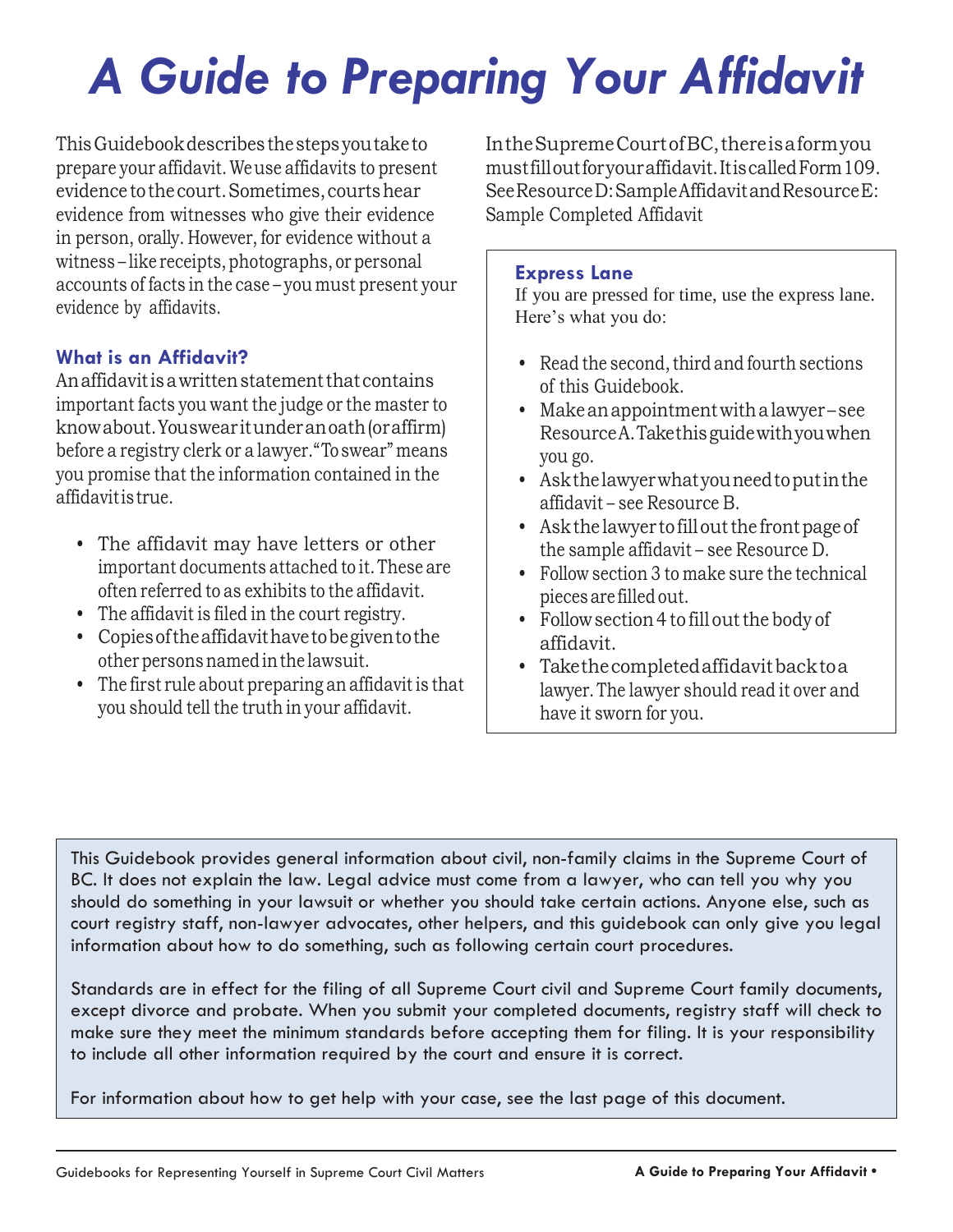#### **What's in this Guidebook?**

This Guidebook has five sections:

- 1. Getageneralideaofwhatyouputin affidavits
- 2. Review the structure of an affidavit
- 3. Find out how to fill in the technical parts
- 4. Findouthowtofilloutthemainpart
- 5. Resources
	- <sup>o</sup> Wheretogetlegaladvice
	- <sup>o</sup> Questions to ask the lawyer
	- <sup>o</sup> Checklist
	- <sup>o</sup> Sample affidavit
	- <sup>o</sup> Sample of a completed affidavit

# **If you're doing it yourself, get some legal advice**

If you are going to represent yourself, get some advicefromalawyer.Dothisbeforeyoustart.Look atResourceAtofindoutwhere togetfreelegal adviceifyou'reonalowincome.LookatResourceB forquestionsyoucantaketoalawyer.Alawyercan tellyouwhatspecialinformationaboutyourcase youshould include in your affidavit.

There are two important things to remember about affidavits: what you put in must be relevant, and it must be fact, not opinion.

#### **Whatyou putin your affidavit must be relevantto your case**

The statement you make in the affidavit and documents attached to theaffidavitmust be relevant tothematterbeforethecourt.Thisisthekeyto having a good affidavit.

- Whatare the important facts that have to be put in the affidavit? A lawyer can answer that question.
- Thepreparationoftheaffidavitmustbedone inthecontextofthewholecase.Whatareyour strategies for the court case? Your affidavit should be drafted in that context. Again, get legal advice.

#### **Your affidavit sets out facts, not opinions**

Affidavits contain facts, not opinions.

Fact: Yousaw something happen and you have personal knowledge of it. Example: IsawTomSmithhit HarryJonesonthe nose on February 7, 2009 at 3:00 p.m. ThisoccurredoutsidethehomeofHarry Jones at 123 Main Street, Vancouver, BC.

Opinion: What you think or believe: Example: IthinkTomSmithisabadperson.

Sometimes,opinions are important.For instance, doctors and other experts can give their opinion incourt.However,laypeoplepresentfactsinan affidavit, not opinions.

#### **Get a general idea of what goes in affidavits**

Look at Resource D: Sample Affidavit and Resource E: Sample Completed Affidavit in the Resources section of this Guidebook. An affidavit has seven parts.Wewilllookateachtheminturn.

- 1. Style of proceeding
- 2. Deponent's statement ("deponent' is the person making the affidavit)
- 3. Knowledge statement
- 4. Bodyoftheaffidavit(thisisthemost important part of the affidavit)
- 5. Ending of the affidavit
- 6. Exhibits
- 7. Backing sheet

Most parts of the affidavit are technical. Section 3explainshowtofillthemout.Thebodyofthe affidavitis where you explain your story to the judge. Follow the steps in section 4 to fill it out correctly.

**Important:** Readbothsection3andsection4before you start work on your affidavit.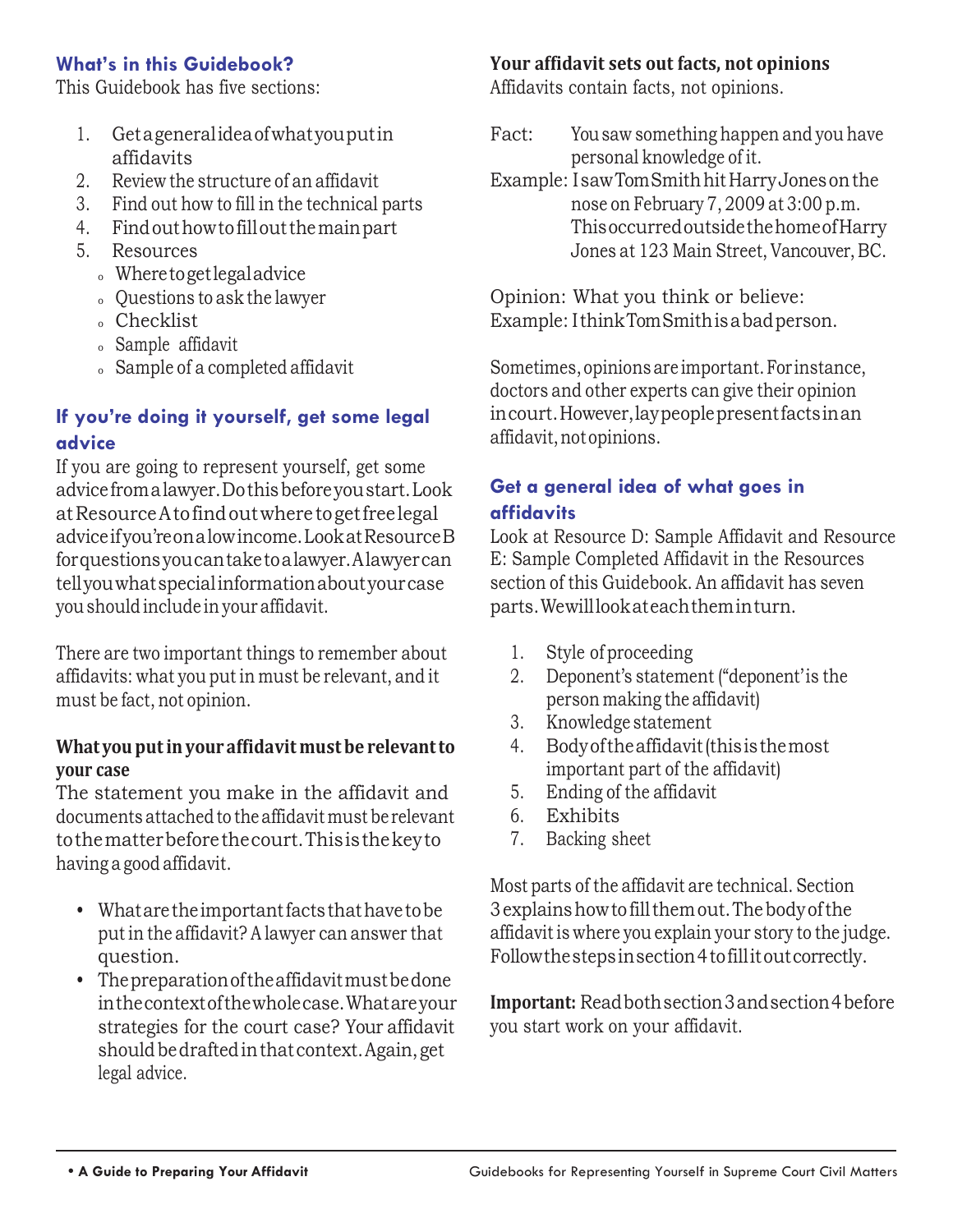#### **Review the structure of an affidavit**

As you go through each part of this section, look atthe sample affidavit and the sample completed affidavit. They are located in the Resources section of this Guidebook.

#### **1. Style ofProceeding**

- A style of proceeding appears on the first page ofallcourtdocuments.Itstateswhoissuing whom and also gives the file number and court registryname.Seesampleaffidavitandthe sample completed affidavit.
- Thestyleofproceedingremainsunchanged throughout the life of the court case unless the judgeordersotherwise.
- The style of proceeding enables the court registry staff to put the document in the right courtfile.

Therearethreethingsyouhavetodo.Inthetop righthandcornerofthestyleofproceedingyou must write:

- the number of the affidavit (you may have made more than one)
- your name (you are the deponent);
- the date on which you made the affidavit.

Example: *This is the 3rd affidavit of Mary Smith in thiscaseandwasmadeon01/06/2010*

Thisgoesintheright-handcornersothejudgecan easily identify the affidavit. The number 3 indicates it is the third affidavit sworn by Mary Smith.

Youneed to "swear" the affidavit. This means you swearunder oath(to God) OR youaffirmthat you are tellingthe truthintheaffidavit.Youdoone or theother,notboth.Crossoutordeletetheonethat does not apply to you. See Resource E: Sample Completed Affidavit.

Note: On the form you may see a part that deals with interpreters (not included in our samples). If you speak English, cross all this out. It does not apply to you. If you do not speak English, arrange to talk to a lawyer.

#### **2. Deponent's Statement**

Adeponentisthepersonwhoismakingthe affidavit.Youhave to identify yourself as the person who is making the statements in the affidavit.

Example: *I, Tom Jones, of* 132 *Main Street, in the City of Vancouver, Province of British Columbia, electrician, MAKE OATH AND SAY THAT:*

Thisdeponent'sstatementhastobeputatthe beginning of each affidavit. Itidentifies who you are and what your occupation is. If you are retired, you would put in"retired" or "old age pensioner."

#### **3. Knowledge Statement**

The knowledge statement does two things.

- Youstate whether you are the plaintiff, defendant, petitioner, or respondent.
- You state that you have personal knowledge of the information and facts that you are putting inthe affidavit.

### **Find out how to fill in the technical parts**

An affidavit should not contain information told by another person unless the other person is a party tothecourtcase.Thisruleabouthavingpersonal knowledge does not apply if the judge is being asked to make a temporary order (called an"interlocutory order").In these situations you can make an affidavit based on information and belief.Youshould get legal advicebeforeyoudothis.Alawyercanadviseyouif you can use information and belief in your affidavit, and can tell you how to phrase the sentences.

Here is an example of what you would put in: *Iamthe plaintiffin thismatter and have personal knowledge of the matters herein referred to.*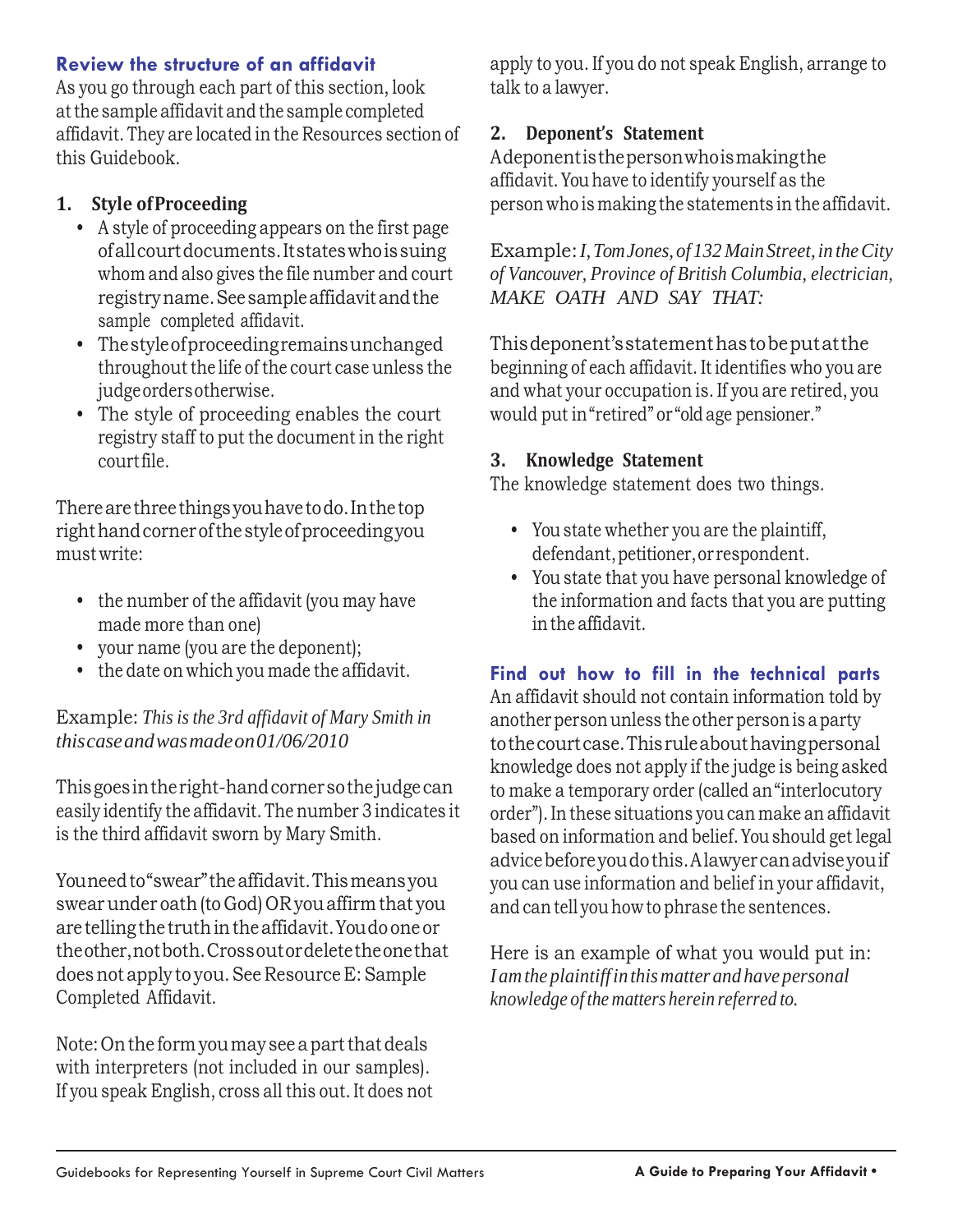Usually the following paragraph is put in if you are able to have an affidavit on information and belief: *I have personal knowledge of the facts and matters hereinreferredtobymeexceptwhereindicatedtobe on information and belief, and where so stated I verily believe them to be true.*

You have to indicate the specific person you are relying onfor the informationandbelief.Youalso have to add a statement to the effect that you believe ittobetrue.Forexample,youwouldprobablyhave to say something like:

*On or aboutAugust 30, 2009 JohnSmith (her husband*) *told me that Mary Smith had not gone to workthedaybeforeandIbelievethistobetrue.*

### **4. Body of theAffidavit**

Thisisthemostimportantpart.It iscoveredinthe next section of this Guidebook.

### **5. Ending of theAffidavit**

- Youmustswearyouraffidavitinfrontofa lawyer or a commissioner for taking affidavits. Acourtofficialsuchasaregistryclerkisa commissioner for taking affidavits. (Registry staff will charge you \$31 for this service.)
- Youbothsigntheaffidavitineachother's presence atthe time youswear the affidavit (promise you are telling the truth).
- Itisaseriousoffencetomakeafalseor misleading affidavit.
- The lawyerorcourtofficialmustalsoprint his/hernamebelowhis/her signature.Check toseeifalawyerorcourtofficialhasprinted the name.Ink stamps bearing the name of the lawyeror courtofficialareacceptable.

#### **6. Exhibits**

You may attach letters or other important documents you want the judge to consider.These are exhibitstotheaffidavit.Hereisanexampleofwhat you can say in the body of the affidavit:

#### Letter as Exhibit

*On July 30, 2010, Ireceived by mail a letterfrom Mary Smith. That letteris attached to this affidavit as Exhibit "A."*

If youhave any exhibits,arrange them inalphabetical order (i.e., Exhibit "A",Exhibit "B" etc.). Each page oftheexhibitshastobenumberedconsecutively. Therefore, if you have exhibits "A" to "G" totaling 40 pages,one exhibit may contain 2 pages and another 8 pages.You start numbering with exhibit "A"at page 1 andyoufinishwithexhibit"G"atpage40.Youprint inthenumberforeachpageoftheexhibits.Itisbest to put this number in the middle of the page.

Most law firms have stamps that you can put on the documents.Exhibitstampsgoonthefirstpageof each document and they read as follows:

This is Exhibit "......" referred to in the affidavit of ...... sworn (affirmed) before me at ...... this ...... day of ...... 200......

A Commissioner for taking Affidavits for British Columbia.

Do not put a stamp on the documents until you have runthingsbythelawyerwhoisgivingyouadvice.It may be necessary to add or delete documents.

#### **7. Backing Sheet**

A backing sheet is part of an affidavit. This document is attached to the back of all court documents with the type facing out. See Resource E: Sample Completed Affidavit.

The backing sheet consists of three parts on one page:

- 1. The first part is the style of proceedings that wehavealreadydescribed.
- 2. Thesecondpartisthedescriptionofthe document set between two lines i.e., affidavit, etc.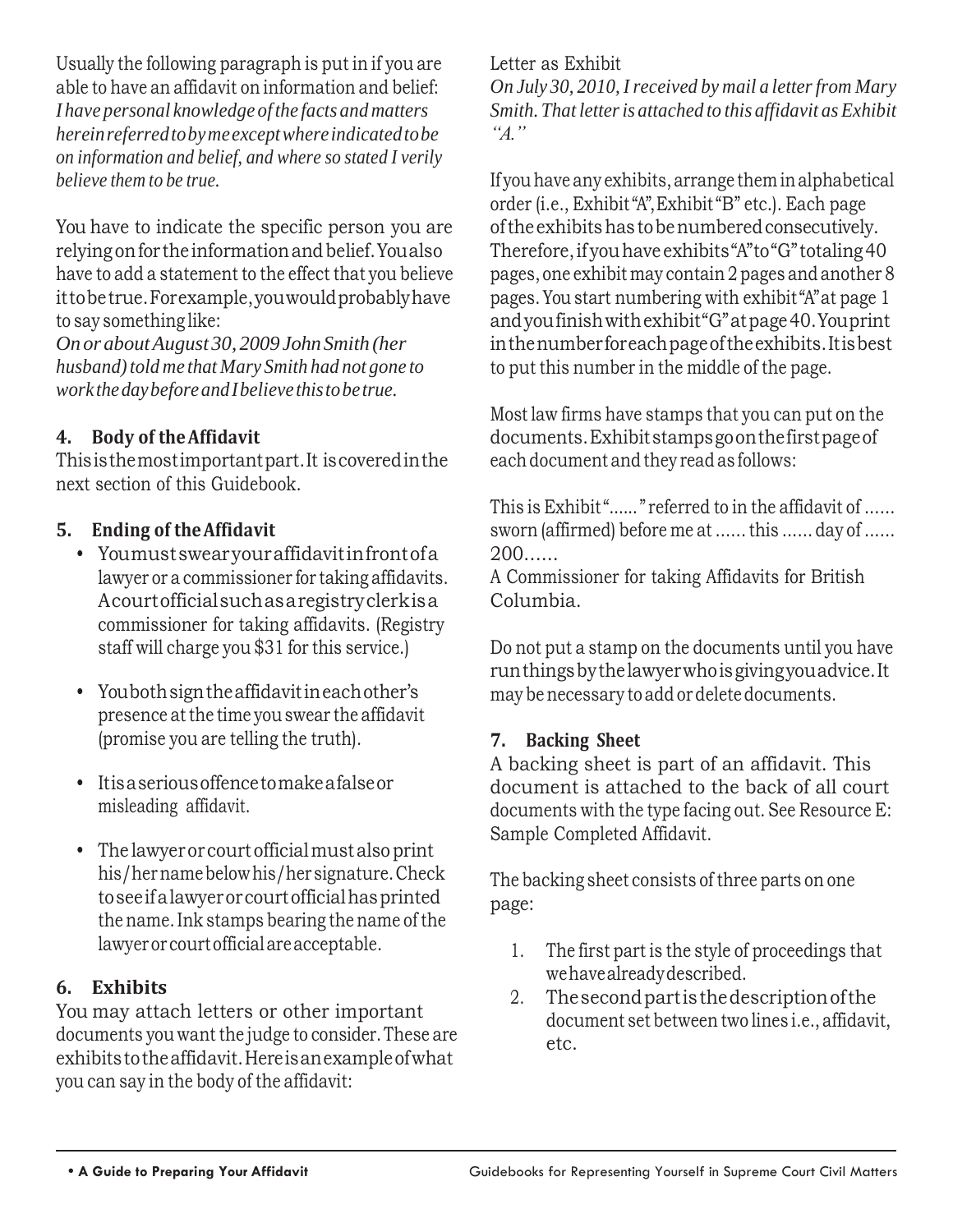3. Inthethirdpartyouputinyourname, address and phone number.Also putin your fax number and e-mail address,if you have these.A backing sheet helps the court staff to file the document in the correct court file. Abackingsheetisnotanecessity.Registry staffwillletyoufileyouraffidavitwithouta backingsheet.However,abackingsheetis considered more professional.

#### **Find out how to fill out the main part of the affidavit**

As you go through this each part of this section, look at the sample of a completed affidavit.

#### **Follow the S.O.S. Principle**

OneofthekeystosuccessistofollowtheS.O.S. **Short** principle:

- Simple
- Organized
- Short

# **Simple**

Try to make your affidavit as simple as possible. Use simple words and sentences. Many people think that if they make things complicated and sophisticated they will impress the judge. The judge willseethroughthis.Judgesaremoreimpressed withasimpleaffidavit.Also,asimple affidavitis easier for you to prepare and to present to the court. Remember: judges prefer people to use ordinary language.

# **Organized**

The second principle is that your affidavit should be organized.Thisisthemostimportant rule.Ifyour affidavitisorganized,itiseasierforthejudgeto understand whatis going on.Remember: Judges like to see facts, not broad general statements. Here are some tips for being organized:

1. In most cases it is best to tell what happened inchronological order (date wise). Donot jumpallovertheplacefromonetimeperiod to another. Tell your story in a straight line.

- 2. Try as much as possible to give specific dates (i.e.,July13,2010,or,themiddleofJuly, 2010).
- 3. Whenyourefer topeople itisbesttouse their names, such as John Smith.Try to avoid using"him" or "her." It can get confusing. You can organize your affidavit in a different way dependingonthenatureofthecase.For instance,inacustodydispute,youwould probablywanttoorganize it onthebasis of what the court considers in making custody orders. This is set out in the Family Relations Act.Getlegal advice onthebestway to organize youraffidavit.

The third principle is to keep your affidavit short. It is more effective. First, decide what is necessary to putinyouraffidavit.Putthatintheaffidavit.Don't fall into the trap that more means better. The same istrueofparagraphsandsentences.Keepthem short.Sentences should be less than 10 words.If you can make sentences shorter, then do it. Edit your affidavitandbreakthelongsentences intoshort sentences. This does not mean you ignore important matters.However,ifyouraffidavitisshortitallows bothyouandthe judge tofocus onthe important matters. Remember: Judges want you to focus on the important matters.

### **Put in the relevant facts**

The body of the affidavit should contain the relevant facts. Look Resource D: Sample Affidavit and Resource E: Sample Completed Affidavit. You will see that the paragraphs are numbered. Look at#2.This iswhere youbegintoputinyour information and number your paragraphs in order.Youcanuseheadings,like inthesample completedaffidavit.Usuallyit'sbesttodraftan affidavitin the first person.

Example: *I went to the appeal hearing on March 23, 2010.*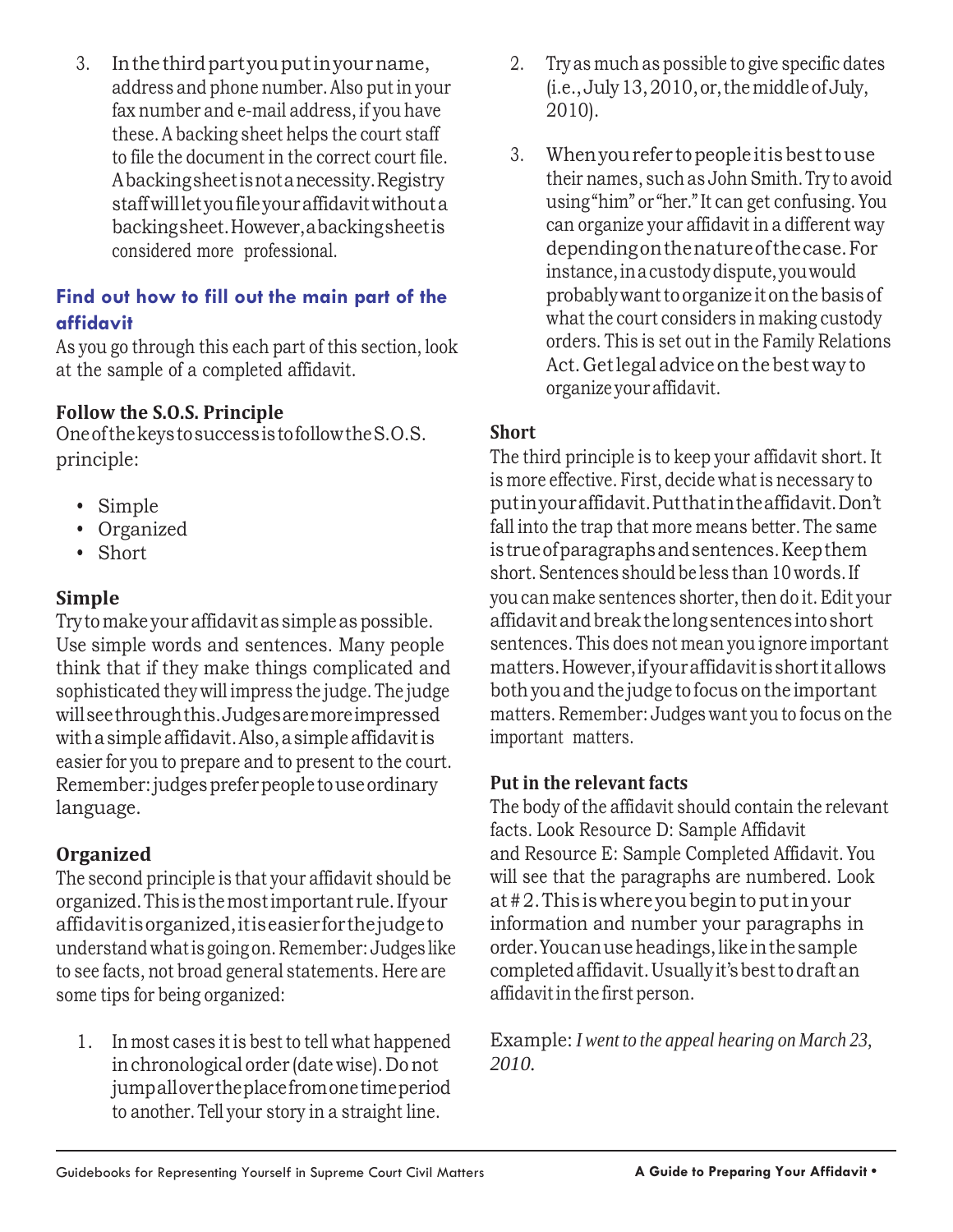Here are some useful tips:

- 1. The affidavit should be done on white paper  $(8.5 \times 11^{n})$ .
- 2. The font size and spacing should be the same asResourceD:SampleAffidavitofMary Smith in this Guidebook.
- 3. Consider putting headings in the affidavit to makeiteasiertoorganize.SeeResourceD: Sample Affidavit.
- 4. Each page should be numbered.
- 5. Each paragraph should be numbered.
- 6. If at all possible, type the affidavit. Although in theory you can provide a handwritten affidavit, try to avoid it.

# **Avoid vague statements**

Affidavits shouldavoid vague statements. The following is an example of a vague statement: *Imetthedefendant contractor JohnSmithonseveral occasions. I walked away from these meetings with the impression thathewouldnot chargeme forthe extra paintputontheporch.*

Abetterstatementtoputintotheaffidavitwouldbe as follows:

*IhadameetingwiththedefendantcontractorJohn Smith on April 3, 2010 at my home in the late afternoon. He specifically stated to me "I will not charge youfortheextrapaintontheporch."Ireliedonthis statement that hewould not charge me forthis extra paint.*

# **Take your time**

Drafttheaffidavitoverseveraldaystogiveyourself enoughtimetothinkaboutwhatneedstobedone. It'snotagoodideatodraftanaffidavitinahurry. Thatwon'tgiveyouthetimeyouneedtothinkabout it.

### **Use the checklist**

Look at Resource C, Checklist. Use this checklist to make sure you have completed all the steps and done everything right.

### **Check for consistency**

Check to make sure your affidavit is consistent throughout. Make sure it does not say one thing in one place, and something that contradicts it in another place. Also check the affidavit for consistencywithyourotherdocuments,including any other affidavits you have made.

### **Read it over**

Have a friend check your affidavit to make sure there arenotypingerrorsandthelanguageisclear.Then revisit the checklist to make sure everything has been completed.

# **What do judges look for in an affidavit?**

Peoplewhoarerepresentingthemselvesoftenask: What do judges look for in an affidavit? Judges assess credibilityofanaffidavitbasedonthefollowing factors:

- Are there internal inconsistencies in the affidavit?Forinstance,does thepersonmaking theaffidavitstateonethinginonepartofthe affidavitandinanotherpartoftheaffidavit state the opposite?
- Are statements made in the affidavit inconsistent with other statements made in otheraffidavitsordocumentsoutsidethe affidavit?Sometimes,inarush,youmay carelessly make statements in an affidavit that are at odds with your other affidavits or documents. This could hurt your case.
- Isthestatementinherentlyunbelievable?Ifa personislateforworkandhisexcuseishiscar ran out of gas, that is believable. However, if his excuse is that he was beamed up to the Starship EnterprisetohavedinnerwithCaptainKirk, thatisprobablyunbelievable.
- Is the person biased in making the affidavit? Dothestatementsintheaffidavitshowan obvious bias?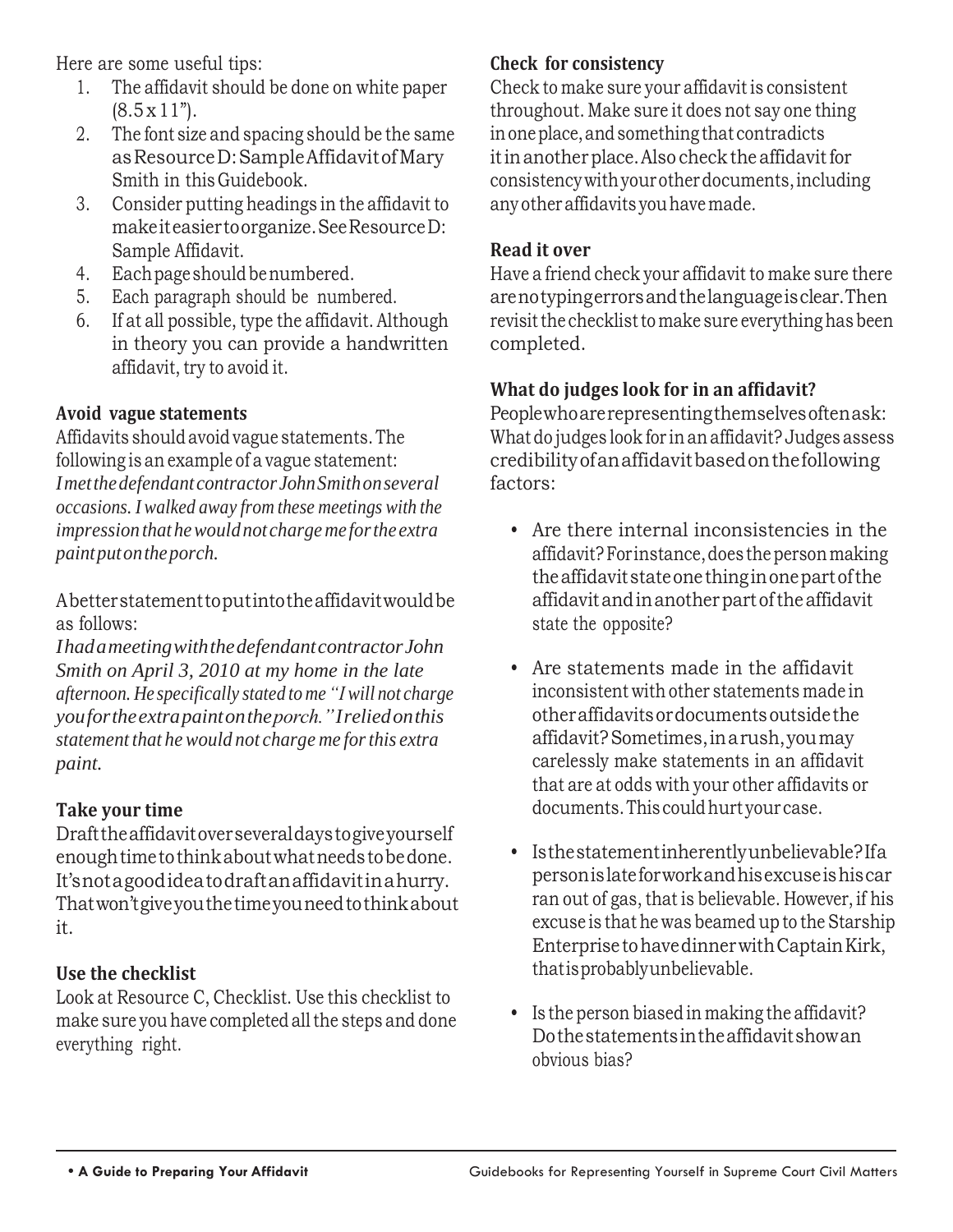There are additional factors judges may consider in determining the credibility inaffidavits.

- Is there a statement of conclusion with no details to back up the statement? Remember, judges like to see facts, not broad general statements.
- Are there statements in the affidavit that are evasive? Inother words,does the person making the affidavit attempt to avoid an issue or statement? An example would be that one affidavitinthecasesaysyouandanother personhada conversationona certainday.But youstateinyouraffidavitthatyounevermet that person on that day.Thatis true, except for the fact that you did have a telephone conversationwiththatperson.Thisisan example of artful drafting.Youshould avoid this.
- Does the person use language that one would notexpectanormalpersontouse?Judges prefer people touse their ordinary language.
- Is the second-best evidence used instead ofthe firstsource?Evenifyouareallowedtomake anaffidavitoninformationandbelief,itmay be in your interest to get the person who had the original information to swear an affidavit. This is more effective than relying on hearsay (informationandbelief).Pleasenotethatnot allcourtproceedingsallowhearsay.
- Is there a lack of precision in the affidavit? Does the person making the affidavit use imprecisedatesorimpreciseinformation?
- Are there mistakes that indicate the person making the affidavit has not read it? This would include typing and grammatical errors.
- Areimportantfactsleftout?Ifimportant facts are left out, this may indicate the person making the affidavit is hiding something.

# **Resources**

This section has resources youcanuse to help you prepare your affidavit.

- A. Wheretogetlegaladvice
- B. Questions to ask the lawyer
- C. Checklist to make sure you've done everythingright
- D. Sample affidavit
- E. Sample of a completed affidavit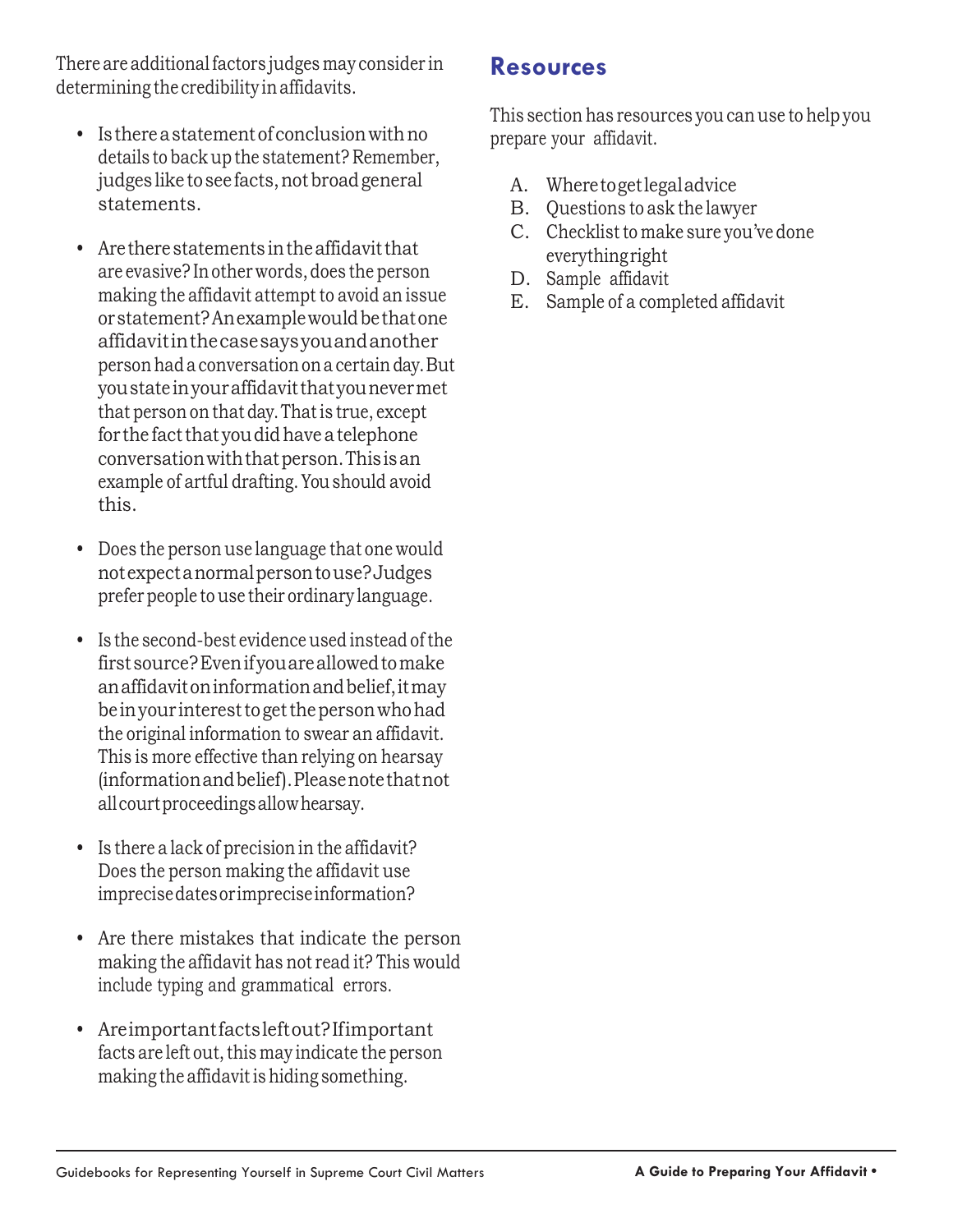# **Resource A: Where to get legal advice**

Here are some places where you can get some free legal advice.Youhave to have low income to qualify for these services. Phone the place listed and they will tell you if you qualify financially.

#### **Community Legal Assistance Society**

The Community Legal Assistance Society runs legal clinics for BC Supreme Court for civil matters. There is financial qualification.Phone 604-685-3425.Their web site is[:www.clasbc.net](http://www.clasbc.net/)

#### **Salvation Army's Pro Bono Lawyer Consultant Program**

This program runs free legal advice clinics. There is a financial qualification. The phone number is 604-872-7681. Some of the clinics are run out of courthouses. See their web page: [www.probono.ca/](http://www.probono.ca/)

#### **Access Pro Bono Society of British Columbia**

This program also runs free legal advice clinics. There is a financial qualification. The phone number is 604-878-7400. Some of the clinics are run out of courthouses. See their web page: [www.accessprobono.ca/](http://www.accessprobono.ca/)

#### **Useful tips about seeing a lawyer**

Seeing a lawyer for the first time can be a bit intimidating. Here are some useful tips.

- Bring a friend with you for moral support. Depending on the nature of the problem the friend can sit through the interview with you and the lawyer. Some types of legal problems do not lend themselves to having a friend sitting in on the interview. But at least a friend can provide you with moral support before or after the interview.Ask the lawyer at the clinic if your friend can sit in on the interview.
- Organizeallthedocuments inchronologicalorder.Thedocumentswouldinclude letters,court documents,etc.Thebestwayistoputthedocumentsinathree-ringbinderwithanindexpage.Tabs separating the documents in the binder are also very helpful. Remember, you do not have to be a lawyer to organize documents.
- TakethesampleaffidavitfromthisGuidebookwithyou.Askthelawyertofillitout.
- Briefly write out your story.Itis best to type, but clear handwriting is acceptable. This story should be no morethanapageortwo.Reallytrytocondenseyourstorytoapageortwo.
- Next, write out in a page or two the questions you have for the lawyer. If you don't, you will probably forgetsomeimportantquestions.Also,donotbeafraidtoaskwhatyoumightthinkare"simple questions." Sometimes, they are the most important questions. Use Resource 2: Questions to ask a lawyer.Addtothatlist.
- The Law Student Legal Advice Program has a free legal information manual online that covers many areasofthe law.Thismight giveyouanoverviewofthelegalproblemyouhave.Youcanrefer tothis after you have completed your top three priorities, which are to (a) organize your documents; (b) write yourstory;and(c)writeoutthequestionsyouhaveforthelawyer.SeetheLawStudentsLegalAdvice Program website: [www.lslap.bc.ca/.](http://www.lslap.bc.ca/)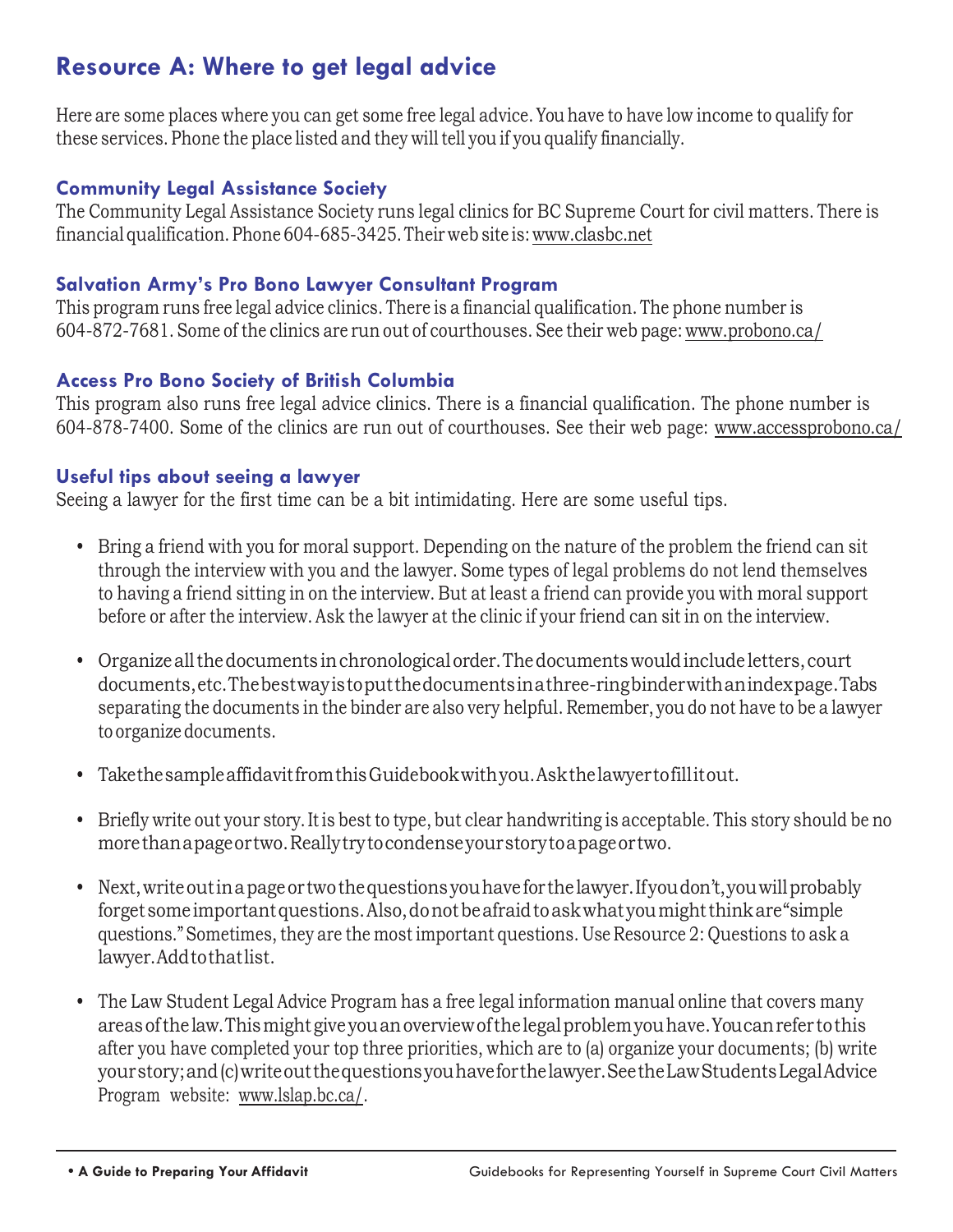# **Resource B: Questions to ask a lawyer**

Here are some basic questions you should ask a lawyer before you draft your affidavit. Use these and add your ownquestionsaboutyourcase.

- What is the style of the proceeding?
- What are the important facts that I should put in my affidavit?
- In what order should I organize my affidavit?
- Whoshould I get an affidavit from?
- Can this affidavit be based on information and belief?
- Should documents be attached to the affidavit as exhibits? If so, which documents should be attached?
- When does this affidavit have to be filed in court?
- Whodo I have to give copies to, and what is the time limit for doing this?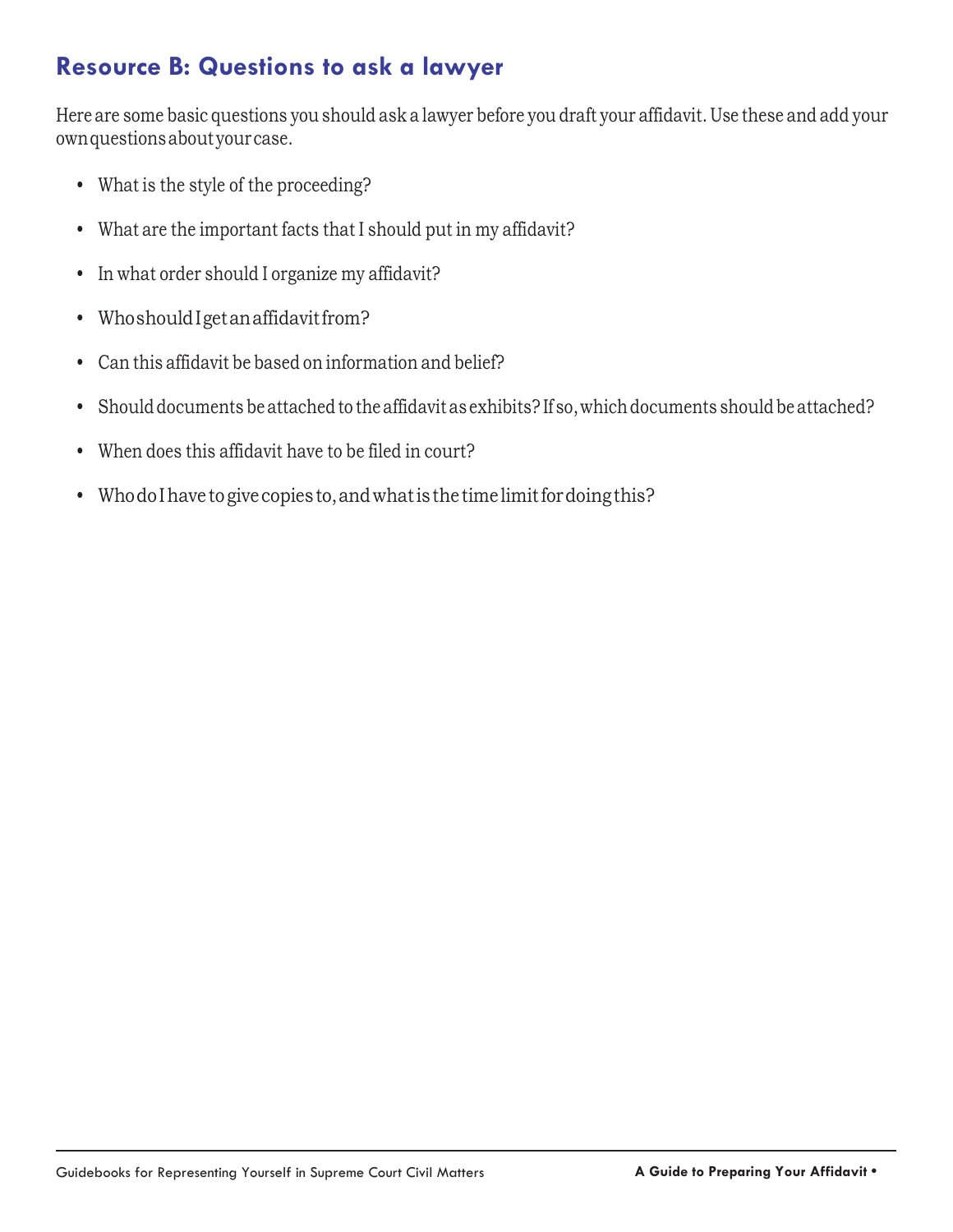# **Resource C: Checklist**

| $\#$           | Remember                                                                                                                                           | <b>Check</b> |  |  |  |
|----------------|----------------------------------------------------------------------------------------------------------------------------------------------------|--------------|--|--|--|
| 1              | Have you obtained legal advice from a lawyer?                                                                                                      |              |  |  |  |
| $\overline{2}$ | Have you put the equivalent of the following at the top right hand corner of the style of                                                          |              |  |  |  |
|                | proceeding? This is the 3rd affidavit of Mary Smith in this case and was made on 01/06/2010                                                        |              |  |  |  |
| $\mathfrak 3$  | Have you entered your name, address and occupation?                                                                                                |              |  |  |  |
| $\overline{4}$ | Have you decided to swear under an oath or affirm and adjusted the affidavit accordingly?<br>(Crossed out or delete the option you are not using?) |              |  |  |  |
| 5              | Have you put in the affidavit whether you are the plaintiff, defendant, petitioner, or<br>respondent?                                              |              |  |  |  |
| 6              | Have you put in a paragraph stating that you have personal knowledge of the matters?                                                               |              |  |  |  |
| 7              | Have you determined whether you can put information and belief in your affidavit?                                                                  |              |  |  |  |
| 8              | Have you put in a paragraph stating that it is based on information and belief?                                                                    |              |  |  |  |
| 9              | Have you drafted the affidavit in the first person (i.e. "I went to the court house on Jan. 5,<br>$2010"$ ?                                        |              |  |  |  |
| 10             | Have you put in facts and not opinions?                                                                                                            |              |  |  |  |
| 11             | Have you put in exact dates?                                                                                                                       |              |  |  |  |
| 12             | Have you typed in paragraphs that are numbered?                                                                                                    |              |  |  |  |
| 13             | Have you kept your paragraphs short?                                                                                                               |              |  |  |  |
| 14             | Have you kept your sentences short?                                                                                                                |              |  |  |  |
| 15             | Have you broken long sentences into short sentences?                                                                                               |              |  |  |  |
| 16             | Have you used simple language?                                                                                                                     |              |  |  |  |
| 17             | Have you considered putting headings in your affidavit?                                                                                            |              |  |  |  |
| 18             | Have you determined whether it is best to organize your affidavit in chronological order or in<br>some other way?                                  |              |  |  |  |
| 19             | If you have exhibits, have you numbered them (i.e. "A", "B") etc.? Have you numbered the<br>exhibit pages?                                         |              |  |  |  |
| 20             | Have you attached the exhibits to the affidavit and ensured there are exhibit stamps on the<br>exhibits?                                           |              |  |  |  |
| 21             | Have you attached as the last page, face side up, the backing sheet?                                                                               |              |  |  |  |
| 22             | Have you had the affidavit signed and sworn in front of a lawyer, notary or registry staff?                                                        |              |  |  |  |
| 23             | Has the lawyer or court official printed as well as signed his/her name? (A stamp is OK.)                                                          |              |  |  |  |
| 24             | Have you determined how many copies of the affidavit you need to have?                                                                             |              |  |  |  |
| 25             | Have you filed the affidavit in the court registry on time?                                                                                        |              |  |  |  |
| 26             | Have you served copies of the affidavit on the proper persons on time?                                                                             |              |  |  |  |
|                |                                                                                                                                                    |              |  |  |  |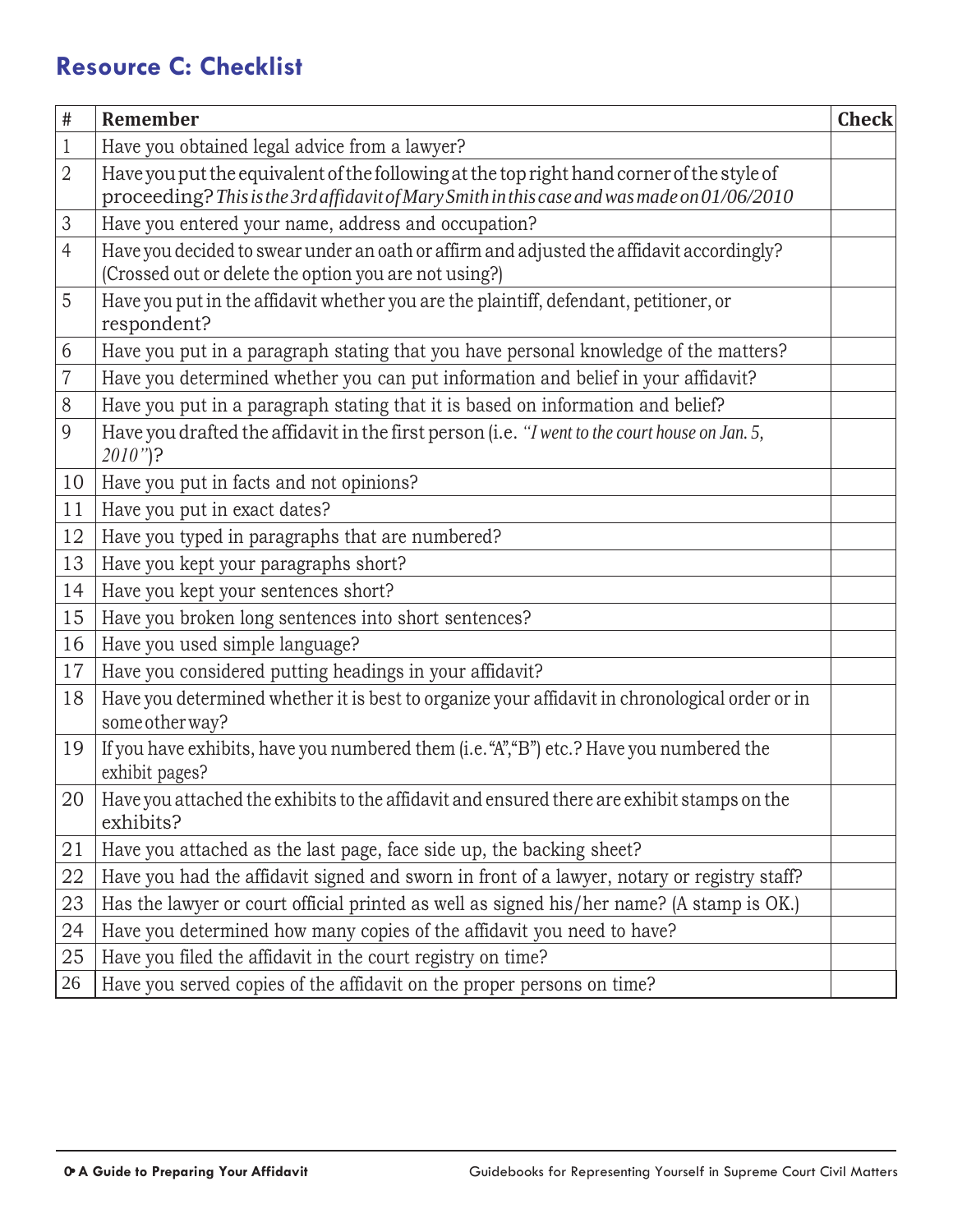This is the .....[*1st/2nd/3rd/etc.*]..... affidavit

of .............[*name*]............. in this case

and was made on .......[*dd/mmm/yyyy*]

#### **IN THE SUPREME COURT OF BRITISH COLUMBIA**

| <b>BETWEEN:</b>                                                                                                                                                      |                                                                                            |                                              |                                                                           |                                                                                      |  |  |
|----------------------------------------------------------------------------------------------------------------------------------------------------------------------|--------------------------------------------------------------------------------------------|----------------------------------------------|---------------------------------------------------------------------------|--------------------------------------------------------------------------------------|--|--|
|                                                                                                                                                                      |                                                                                            |                                              | [name]                                                                    |                                                                                      |  |  |
| AND:                                                                                                                                                                 |                                                                                            |                                              |                                                                           | <b>PLAINTIFF/PETITIONER</b>                                                          |  |  |
|                                                                                                                                                                      |                                                                                            |                                              | [name]                                                                    |                                                                                      |  |  |
|                                                                                                                                                                      |                                                                                            |                                              |                                                                           | DEFENDANT/RESPONDENTS                                                                |  |  |
|                                                                                                                                                                      | <b>AFFIDAVIT</b>                                                                           |                                              |                                                                           |                                                                                      |  |  |
|                                                                                                                                                                      |                                                                                            |                                              |                                                                           |                                                                                      |  |  |
|                                                                                                                                                                      |                                                                                            |                                              | [name] [occupation]<br>[street address] [5treet address] [5treet address] |                                                                                      |  |  |
| of                                                                                                                                                                   |                                                                                            |                                              |                                                                           |                                                                                      |  |  |
|                                                                                                                                                                      |                                                                                            |                                              | in the Province of British Columbia, SWEAR (OR AFFIRM) THAT :             |                                                                                      |  |  |
|                                                                                                                                                                      |                                                                                            |                                              |                                                                           |                                                                                      |  |  |
|                                                                                                                                                                      |                                                                                            |                                              |                                                                           |                                                                                      |  |  |
|                                                                                                                                                                      |                                                                                            |                                              |                                                                           | I am the <i>[plaintiff/petitioner etc.]</i> in this matter and as such have personal |  |  |
| <b>OR</b>                                                                                                                                                            |                                                                                            | knowledge of the matters herein referred to. |                                                                           |                                                                                      |  |  |
|                                                                                                                                                                      |                                                                                            |                                              |                                                                           |                                                                                      |  |  |
|                                                                                                                                                                      |                                                                                            |                                              |                                                                           |                                                                                      |  |  |
| knowledge of the facts and matters referred to by me except where indicated to be on<br>information and belief and where so stated I verily believe them to be true. |                                                                                            |                                              |                                                                           |                                                                                      |  |  |
|                                                                                                                                                                      |                                                                                            |                                              |                                                                           |                                                                                      |  |  |
|                                                                                                                                                                      | SWORN (OR AFFIRMED) BEFORE ME                                                              |                                              |                                                                           |                                                                                      |  |  |
|                                                                                                                                                                      | at the City of ____________, in the Province )<br>of British Columbia, on______[date]_____ |                                              |                                                                           |                                                                                      |  |  |
|                                                                                                                                                                      |                                                                                            |                                              | [name]                                                                    |                                                                                      |  |  |
|                                                                                                                                                                      | A Commissioner for Taking Affidavits                                                       |                                              |                                                                           |                                                                                      |  |  |
|                                                                                                                                                                      | in the Province of British Columbia                                                        |                                              |                                                                           |                                                                                      |  |  |
|                                                                                                                                                                      | [print name or affix stamp of commissioner]                                                |                                              |                                                                           |                                                                                      |  |  |

Guidebooks for Representing Yourself in Supreme Court Civil Matters **A Guide to Preparing Your Affidavit • A Guide to Preparing Your Affidavit**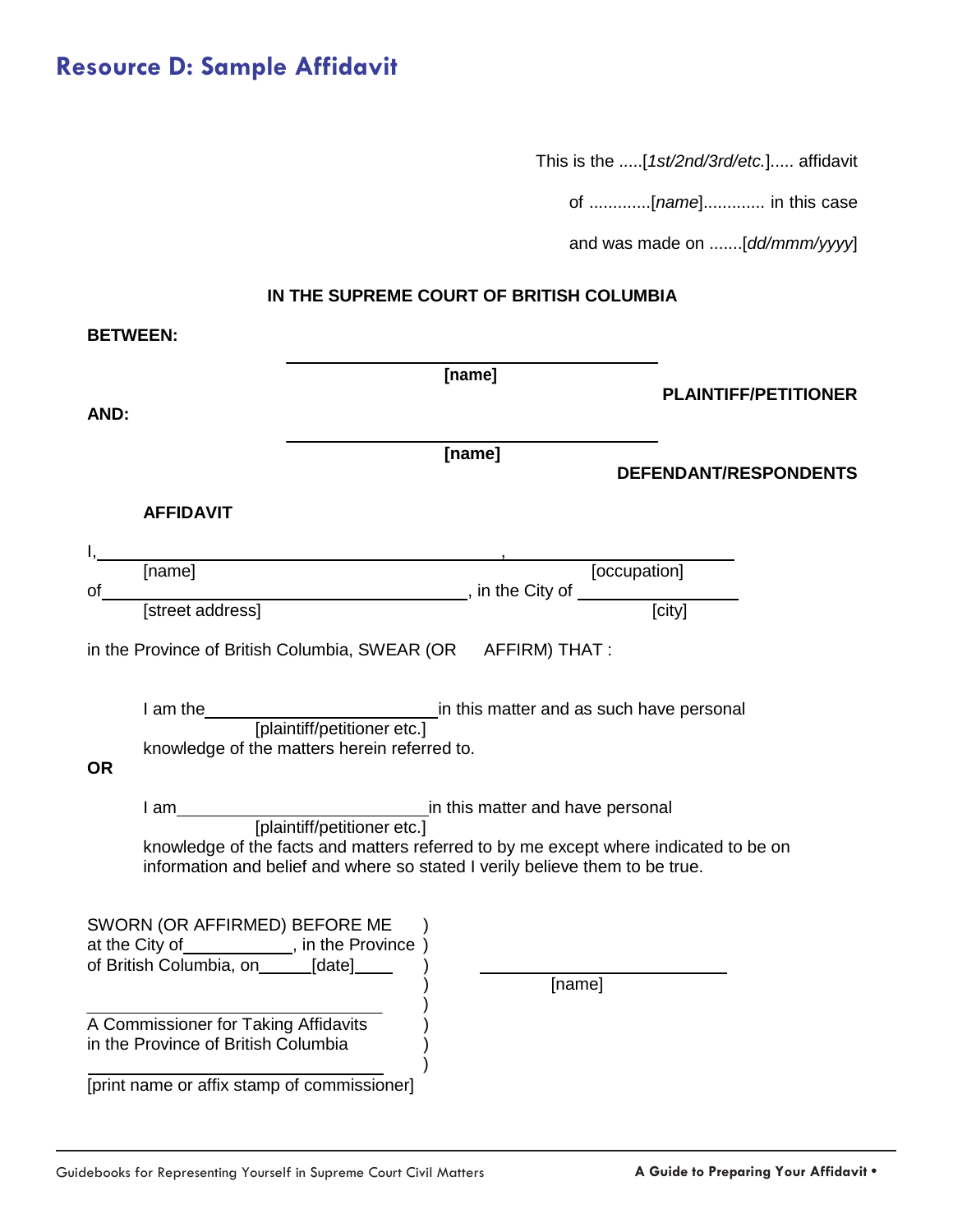# **Resource E: Sample Completed Affidavit**

This is the  $3<sup>rd</sup>$  affidavit of Mary Smith in this case and it was made on 03/04/2010 No: Vancouver Registry

#### **IN THE SUPREME COURT OF BRITISH COLUMBIA**

Re: Judicial Review Procedure Act, Employment and Assistance Act and Employment and Assistance for Persons with Disabilities Act

**BETWEEN:** 

#### **MARY SMITH**

**AND:**

#### **EMPLOYMENT AND ASSISTANCE APPEAL TRIBUNAL MINISTER OF HOUSING AND SOCIAL DEVELOPMENT**

**RESPONDENTS**

**PETITIONER**

#### **AFFIDAVIT OF MARY SMITH**

I, **MARY SMITH**, of 124 Main Street, in the City of Vancouver, in the Province of British Columbia, welfare recipient, AFFIRM) THAT:

1. I am the Petitioner in this matter and have personal knowledge of the matters herein referred to.

#### **Background**

- 2. I am 46 years of age.
- 3. I have been on welfare since 1999 when I had a motor vehicle accident.
- 4. I have three disabilities which are diabetes, depression and a back injury (described below).

#### **Application for Disability Benefits**

- 5. On or about, January 23, 2010, I sent in an application to the Ministry of Housing and Social Development requesting a disability allowance. The application was filled out by myself and my family doctor, Dr. Kildare. A copy of that application is attached to this affidavit as an Exhibit "A".
- 6. On our about March 26, 2010, I received a letter from the Ministry of Housing and Social Development stating that my application for disability benefits was turned down. A copy of that letter is attached to my affidavit as Exhibit "B".

#### **Reconsideration Review**

- 7. On our about March 10, 2010, I filed an application for reconsideration with the Ministry of Housing and Social Development. A copy of that request for reconsideration is attached to my affidavit as Exhibit "C".
- 8. Along with the request for reconsideration I also attached a letter from my doctor, Dr. Kildare, a copy of that letter dated March 7, 2010, is attached to my affidavit as Exhibit "D".
- 9. On March 18, 2010, the Ministry of Housing and Social Development reconsideration was received by me. This reconsideration turned my appeal down. A copy of that reconsideration is attached to my affidavit as Exhibit "E".

#### **Employment & Assistance Appeal Tribunal**

10. On or about March 19, 2010, I sent an appeal into the Employment and Assistance Appeal Tribunal. A copy of that appeal is now attached to my affidavit as Exhibit "F".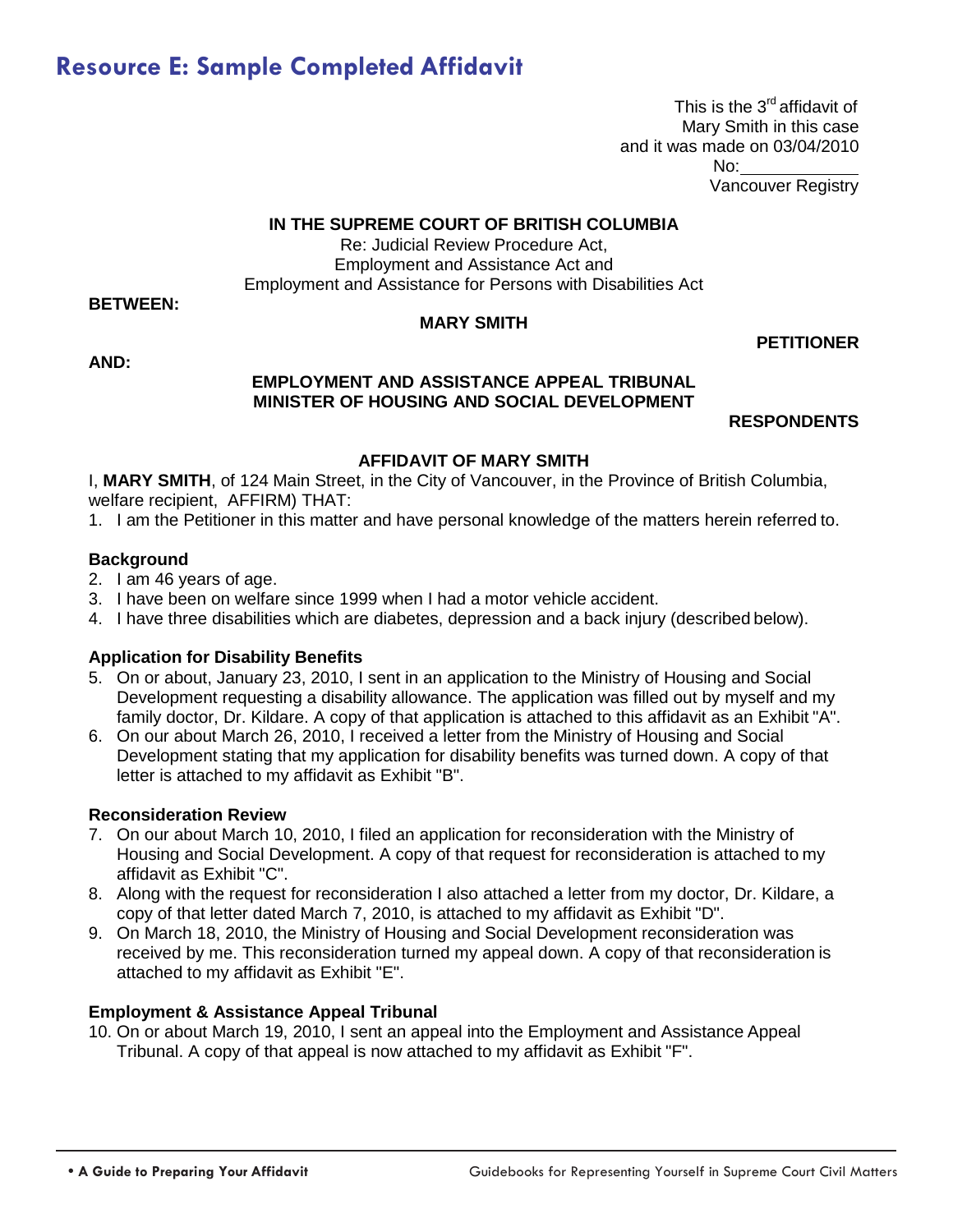- 11. On March 26, 2010, the Employment and Assistance Appeal Tribunal was convened to hear my appeal which I attended. The hearing started and I introduced my advocate, John Jones, who was going to represent me at the hearing. The Chairperson refused to let John Jones be my advocate on the grounds he was not a lawyer and he ordered Mr. Jones out of the hearing room. It was important for my case that Mr. Jones be present to represent me.
- 12. On the same day, on March 26, 2010, the Employment and Assistance Appeal Tribunal issued a decision. A copy of that decision is attached to my affidavit at Exhibit "G". I lost my appeal.

)

)

AFFIRMED BEFORE ME ) at the City of Vancouver, in the Province ) of British Columbia, on 02/04/2010

) MARY SMITH

A Commissioner for Taking Affidavits ) in the Province of British Columbia

[print name or affix stamp of commissioner]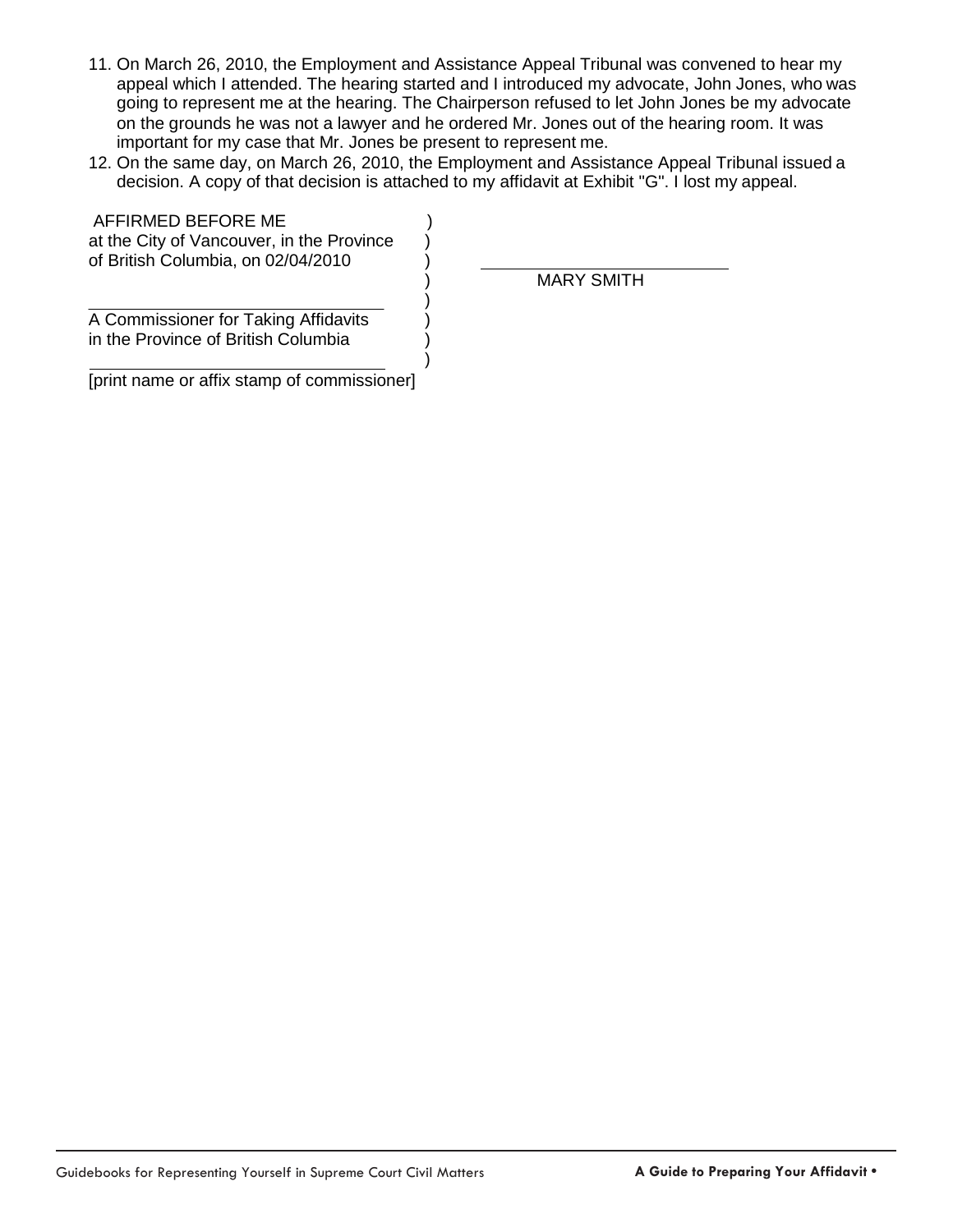

No: Vancouver Registry

#### **IN THE SUPREME COURT OF BRITISH COLUMBIA**

*Re: Judicial Review Procedure Act, Employment and Assistance Act and Employment and Assistance for Persons with Disabilities Act*

**BETWEEN:** 

#### **MARY SMITH**

**AND:**

#### **PETITIONER**

#### **EMPLOYMENT AND ASSISTANCE TRIBUNAL MINISTER OF HOUSING AND SOCIAL DEVELOPMENT**

**RESPONDENT**

#### **AFFIDAVIT OF MARY SMITH**

**Mary Smith 124 Main Street Vancouver, BC V6L 3L9 Tel: (604) 666-5555**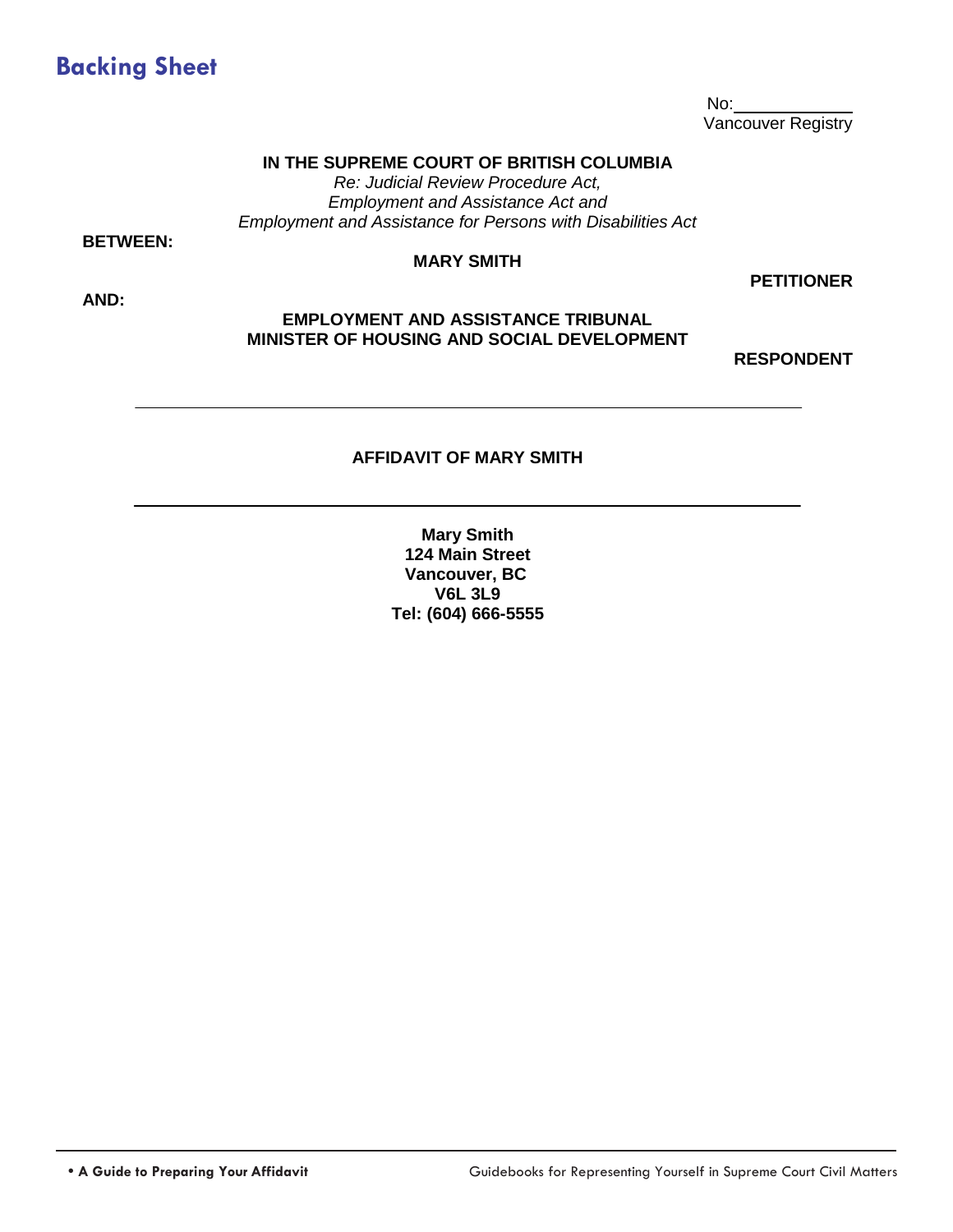# **Get Help With Your Case**

Before youstartyourclaim,youshouldthinkabout resolving yourcasewithout goingtocourt(seethe guidebook,AlternativestoGoingtoCourt).Ifyoudonothavealawyer,youwillhavetolearnaboutthecourt system,thelawthatrelatestoyourcase,whatyouandtheothersideneedtoprove,andthepossiblelegal argumentsforyourcase.Youwillalsoneedtoknowaboutthecourtrulesandthecourtformsthatmustbe used when you bring a dispute to court.

#### **Legal Information Online**

All *Guidebooks for Representing Yourself in BC Supreme Court Civil Matters*, along with additional information,videosandresourcesforSupreme Courtfamilyandcivilcasesareavailableonthe Justice Education Society website: [www.SupremeCourtBC.ca.](http://www.supremecourtbc.ca/)

Clicklaw gives you information about many areas of law and free services to help you solve your legal problems: [www.Clicklaw.bc.ca.](http://www.clicklaw.bc.ca/)

The Supreme Court of BC's website has information for people who are representing themselves in court: [www.courts.gov.bc.ca/supreme\\_court/self](http://www.courts.gov.bc.ca/supreme_court/self-represented_litigants/)[represented\\_litigants/](http://www.courts.gov.bc.ca/supreme_court/self-represented_litigants/)

#### **Legal information services**

TheVancouverJusticeAccessCentre's,Self-help andInformation Services includes legalinformation, education and referral services for Supreme Court familyandcivilcases.Itislocatedat290-800 Hornby Street in Vancouver (open Monday to Friday): [www.SupremeCourtSelfHelp.bc.ca.](http://www.supremecourtselfhelp.bc.ca/)

For information about other Justice Access Centre services in Vancouver and Nanaimo, see: [www2.gov.bc.ca/gov/content/justice/about](http://www2.gov.bc.ca/gov/content/justice/about-bcs-justice-system/jac) [-bcs-justice-system/jac](http://www2.gov.bc.ca/gov/content/justice/about-bcs-justice-system/jac)

#### **Legal advice**

Youmaybeeligibleforfree(probono)legaladvice. Access ProBono Society of BC's website gives youinformationaboutthe legal assistance thatis available to you: [www.AccessProBono.ca.](http://www.accessprobono.ca/)

#### **Legislation**

BC Legislation (statutes), regulations, and Rules of Court can be found at: [www.BCLaws.ca.](http://www.bclaws.ca/)

#### **Court rules and forms**

Supreme Court forms can be completed in 3 ways:

- 1. Completed online and filed at: [www.justice.gov.bc.ca/cso/index.do](https://justice.gov.bc.ca/cso/index.do)
- 2. Completed online, printed and filed at the registry
- 3. Printed, completed manually and filed at the registry

Courtformsthatcanbecompletedonlineare available at:

[www2.gov.bc.ca/gov/content/justice/courthouse](http://www2.gov.bc.ca/gov/content/justice/courthouse-services/documents-forms-records/court-forms/sup-civil-forms)[services/documents-forms-records/court](http://www2.gov.bc.ca/gov/content/justice/courthouse-services/documents-forms-records/court-forms/sup-civil-forms)[forms/sup-civil-formsP](http://www2.gov.bc.ca/gov/content/justice/courthouse-services/documents-forms-records/court-forms/sup-civil-forms)rintable court forms are available at:

[www.SupremeCourtBC.ca/civil/forms](http://www.supremecourtbc.ca/civil/forms)

#### **Common legal terms**

Youcan find out the meaning of legal terms at: [www.SupremeCourtBC.ca/glossary](http://www.supremecourtbc.ca/glossary)

#### **Family law**

For information about family law claims, see: [www.FamilyLaw.LSS.bc.ca](http://www.familylaw.lss.bc.ca/)